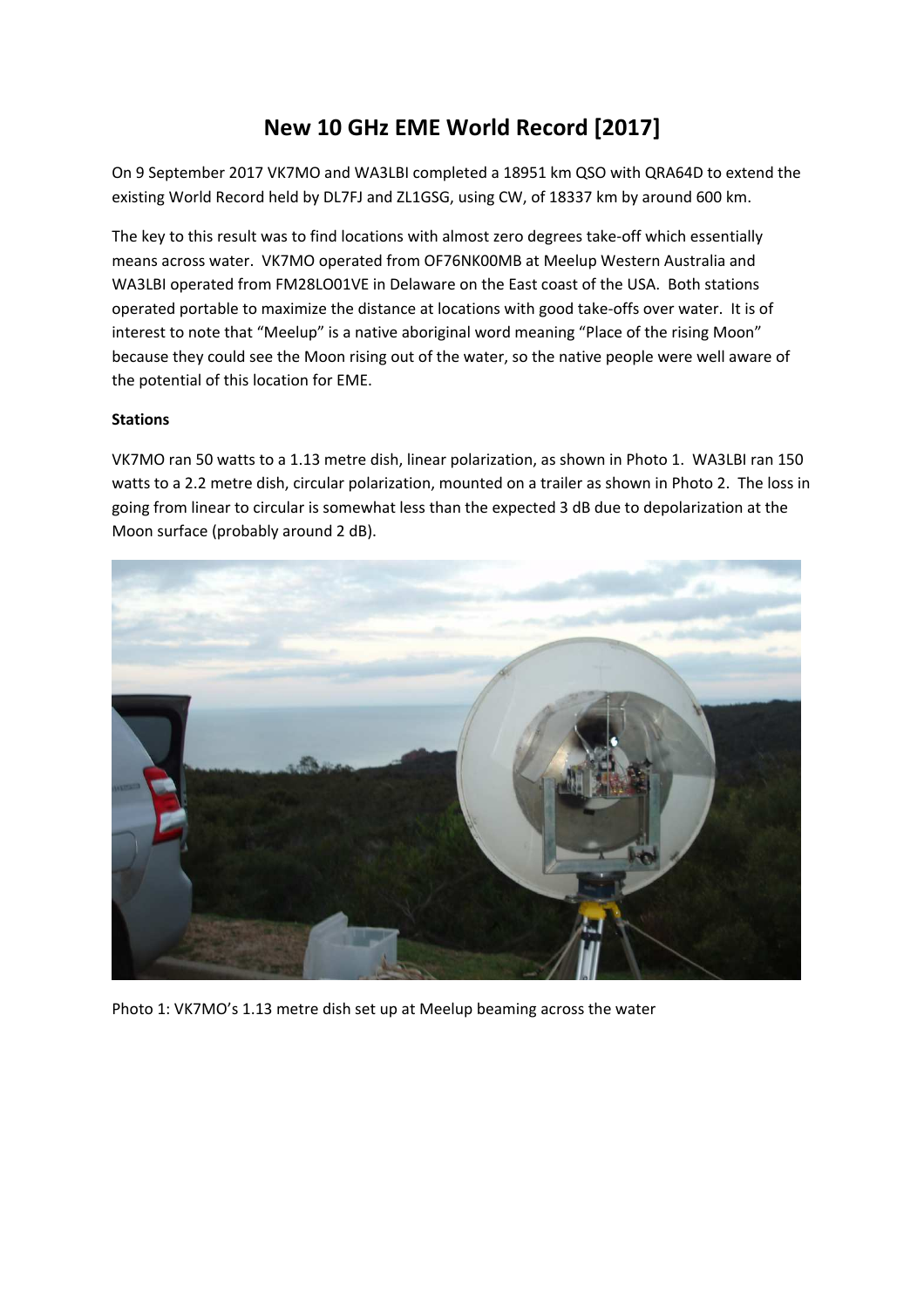

Photo 2: WA3LBI's portable 2.2 metre dish on location

# **Conditions**

The time was chosen to maximize the Moon window when spreading was low at 35 Hz and Lunar degradation low at 0.8 dB as shown below:

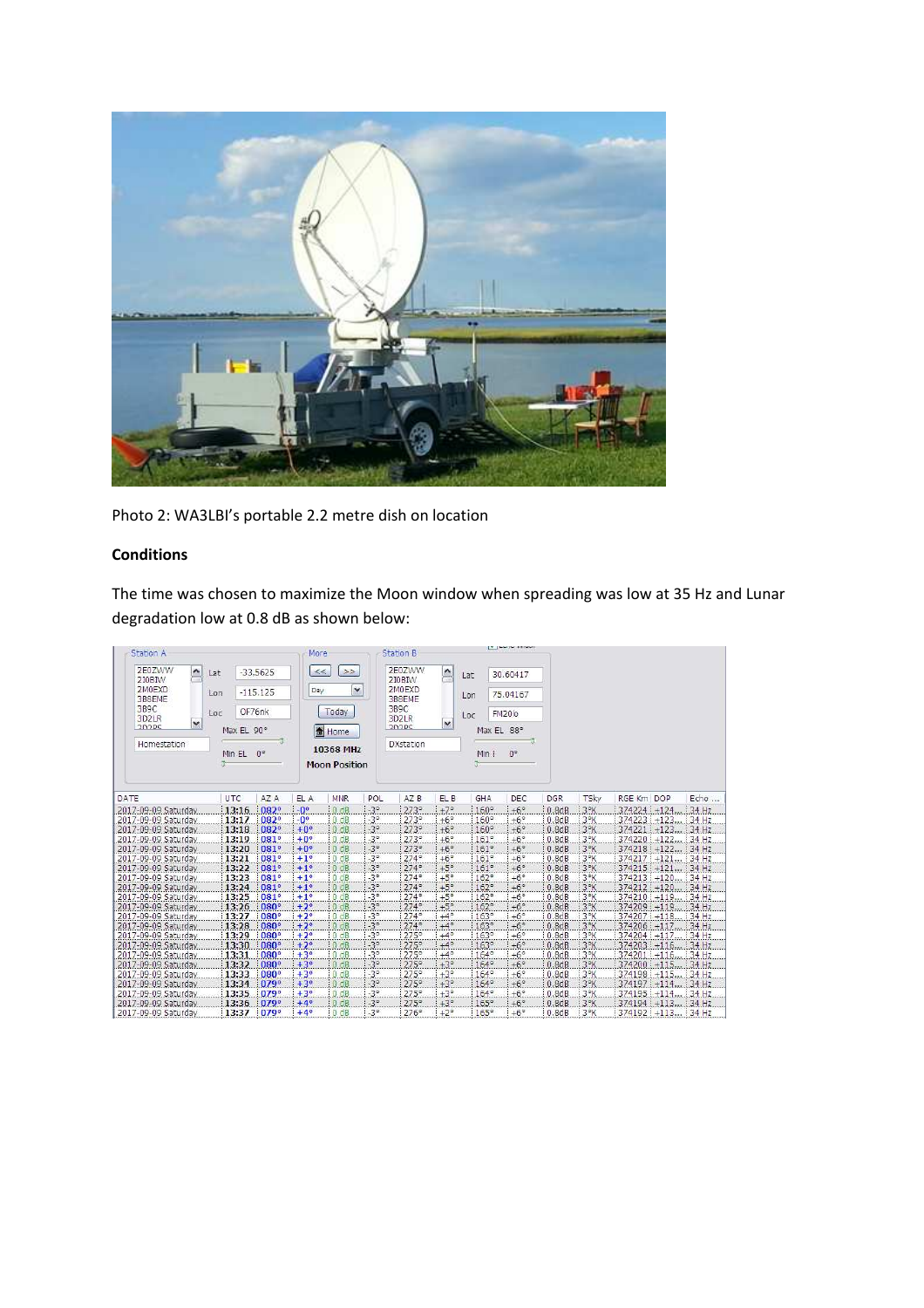#### **QSOs and Decodes at VK7MO**

| <b>UTC</b>  | dB    |                     | DT Freq    |     | Message                      |              |   |
|-------------|-------|---------------------|------------|-----|------------------------------|--------------|---|
| $1317 - 23$ |       | 2.6                 | 998        |     | :* VK7MO WA3LBI -24          | 3            | A |
|             |       | 1319 -21 2.6 997    |            | ÷*. | VK7MO WA3LBI RRR             | $\mathbf 0$  |   |
|             |       | $1321 - 20$ 2.6 998 |            | ÷*  | VK7MO WA3LBI<br>-73          | 0            |   |
| 1323 -21    |       | 2.6                 | 995        | ÷*  | <b>CONGRATS REX</b>          | o            |   |
| $1325 - 21$ |       |                     | 2.8 1002   | ÷*  | WR 18950 KM                  | o            |   |
| $1327 - 19$ |       | 2.6                 | 996        | ÷*  | WR 18950 KM                  | 0            |   |
|             |       | 1329 -20 2.5 996    |            | ÷*. | <b>AWESOME REX</b>           | 0            |   |
| $1331 - 19$ |       | 2.6                 | 997        | ÷*  | A SPECIAL DAY                | 0            |   |
| 1333        | $-21$ | 2.6                 | 997        | 土米  | VK7MO WA3LBI FM28            | 0            |   |
| 1335        | $-16$ |                     | 0.7989     |     | :* VK7MO W5LUA EM13          | $\mathbf 0$  |   |
| $1337 - 14$ |       | 2.9                 | 997        | 土米  | VK7MO W5LUA EM13             | $\mathbf{O}$ |   |
| $1339 - 14$ |       | 2.8                 | 992        | ÷*  | VK7MO<br>W5LUA R-15          | 0            |   |
| $1341 - 14$ |       |                     | 2.9 992    | ÷∗  | VK7MO W5LUA 73               | o            |   |
| $1343 - 14$ |       | 2.9                 | 995        | :*  | TNX QSO REX                  | 0            |   |
| $1345 - 20$ |       | 2.6                 | 994        | ÷*  | VK7MO WA3LBI FM28            | $\mathbf 0$  |   |
|             |       | $1347 - 21$ 2.6     | 994        | ÷*  | VK7MO<br>$WASLBI -24$        | o            |   |
| 1349        | $-17$ | 2.6                 | 989        | ÷∗  | WA3LBI R-23<br>VK7MO         | 0            |   |
| $1351 - 19$ |       | $2.5 -$             | 991        | 土米  | VK7MO<br><b>WA3LBI</b><br>73 | 0            |   |
| $1353 - 23$ |       | 2.7                 | 988        |     | :* VK7MO WA3LBI 73           | 3            |   |
|             |       | 1355 -22 -1.0 1428  |            | ÷*  |                              |              |   |
| $1357 - 23$ |       |                     | 1.6 1318   | ÷*  |                              |              |   |
| $1359 - 22$ |       | 2.4                 | $1114 :$ * |     |                              |              |   |
| $1401 - 13$ |       | 2.8                 | $965 : *$  |     | VK7MO N9JIM CM87             | $\Omega$     |   |
|             |       | $1403 - 10$ 2.6     | 955        | 土米  | VK7MO N9JIM R-15             | o            |   |
| $1405 - 10$ |       | 2.6                 | 930        |     | :* VK7MO N9JIM 73            | o            |   |
|             |       |                     |            |     |                              |              |   |

It is seen that WA3LBI was first decoded at -23 dB at 1317 when the Moon was at zero degrees and only partly visible and ground noise would be an issue. He later peaked at -19 dB when the elevation was around 2 degrees at VK7MO. In addition to the basic requirements of a QSO some text messages celebrating the record were also exchanged. After that W5LUA was worked with strong signals up to -14 dB and then a second QSO completed with WA3LBI when signals peaked at -17 dB dropping to -23 dB at 1353 when WA3LBI lost the Moon. It is seen that it was possible to exchange messages with WA3LBI from 1317 to 1353 which from the Moonsked data above is from zero degrees elevation at the VK7MO end to zero degrees elevation at the WA3LBI end. After the window to WA3LBI closed N9JIM in California was worked with 125 watts to his 4.8 metre dish and signal levels up to -10 dB.

### **QSO's and Decodes at WA3LBI**